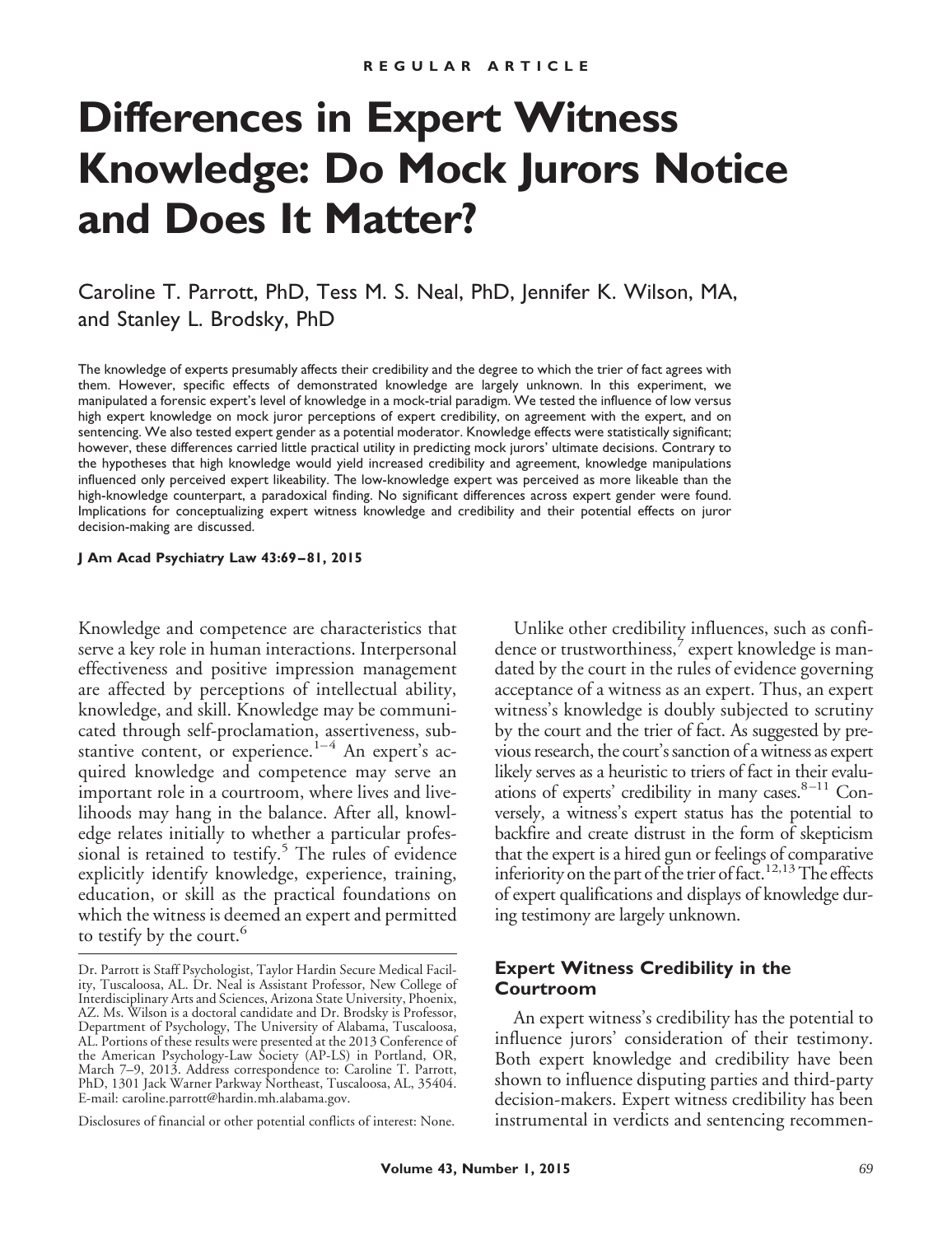dations in both criminal trials and civil proceedings with mock, potential, and real jurors. $14-16$ 

## *Constructing Expert Witness Credibility*

The Witness Credibility Model  $(WCM)'$  is a framework that conceptualizes witness credibility as a composite of four factors: confidence, likeability, knowledge, and trustworthiness. The four-factor model is effectively captured by the Witness Credibility Scale (WCS).7 Numerous studies have used the WCS and validated its usefulness in evaluating perceptions of expert witnesses<sup>7,10,17–23</sup> Across these investigations, the WCS has held its conceptual strength and demonstrated adequate internal consistency and reliability.

## **Knowledge in the Courtroom Setting**

## *Expert Qualification*

Because of the potential influence of expert witness testimony, experts must be qualified by the courts. In a survey of judges, jurors, lawyers, and experts in civil trials, Champagne *et al.*<sup>24</sup> found knowledge and expertise to be the most desired characteristics in an expert witness. Moreover, perceptions of knowledge were closely linked to impressive educational credentials and reputation as a leading expert in the field.<sup>24</sup> Legal requirements generally define expertise as acquired through relevant experience, training, knowledge, education, or skill.<sup>6</sup> Expert knowledge may be demonstrated through academic degrees obtained, positions held, particular populations evaluated or treated, professional certifications or licensure, board certification, membership in professional organizations, professional publications, prior court experience as an expert, and honors and awards.<sup>25</sup> Thus, the qualification process becomes almost synonymous with credentialing.<sup>4</sup>

Commons *et al*. <sup>26</sup> suggest that the way expert witness qualifications are presented to jurors could affect how jurors view the expert and by extension, perhaps how the jurors evaluate the testimony. Hurwitz *et al.*<sup>27</sup> conducted a language and content analysis of actual trial transcripts. They concluded that the jurors perceived expert witnesses as more credible if the experts presented content related to their credentials or experience (i.e., expertise) and objectivity (i.e., trustworthiness) during expert qualification.

## *Knowledge on the Stand*

In the credentialing procedures for an expert witness, the court treats each of the five character-

istics outlined in the Federal Rules of Evidence experience, education, training, skill, and knowledge as independently representative of expertise.<sup>6</sup> However, research has shown that experience does not necessarily equate with improved accuracy or knowledge. $28-30$  Thus, to be viewed as expert by the trier of fact (and not just by the rules of evidence), expert witnesses should demonstrate mastery of their craft, conveying their knowledge through testimony.<sup>24</sup> As Champagne and colleagues<sup>24</sup> reported, jurors especially appreciate experts who can make testimony understandable to the lay person and communicate technical information simply and clearly by avoiding or explaining any jargon. Scholars have described how triers of fact may benefit from knowledge woven into a comprehensive story of the evidence.<sup>31,32</sup> Testimony should accordingly be consistent with commonsense understanding of physical evidence and the testimony of other witnesses.<sup>32</sup> Researchers have also explored jurors' sensitivity to differences in the quality and presentation style of data cited by expert witnesses, as well as the presence or absence of an expert.<sup>33</sup> However, to our knowledge, no study has experimentally isolated and manipulated level or degree of expert knowledge on the stand to test its influence on decision-making.

Two of the four Witness Credibility Scale factors, likeability<sup>10,17</sup> and confidence,<sup>18,20,23</sup> have been experimentally manipulated and studied in relation to the Witness Credibility Model (Table 1). The main effect of knowledge on expert credibility has yet to receive similar empirical attention. Neal *et al.*<sup>10</sup> studied expert witness knowledge, but only as it interacted with likeability. That is, they did not isolate knowledge in that study; rather, they varied knowledge and likeability at the same time and studied their interactions rather than their main effects.

They found that likeability and knowledge did interact in the expert witness role, with higher levels of likeability and knowledge being associated with higher credibility. However, they were not able to discern to what degree expert knowledge alone affects perceptions of credibility.

## **Gender as a Moderator of Perceived Knowledge**

Prior research has found inconsistencies in whether the expert's gender moderates perceptions of expert witness credibility.<sup>34</sup> For example, studies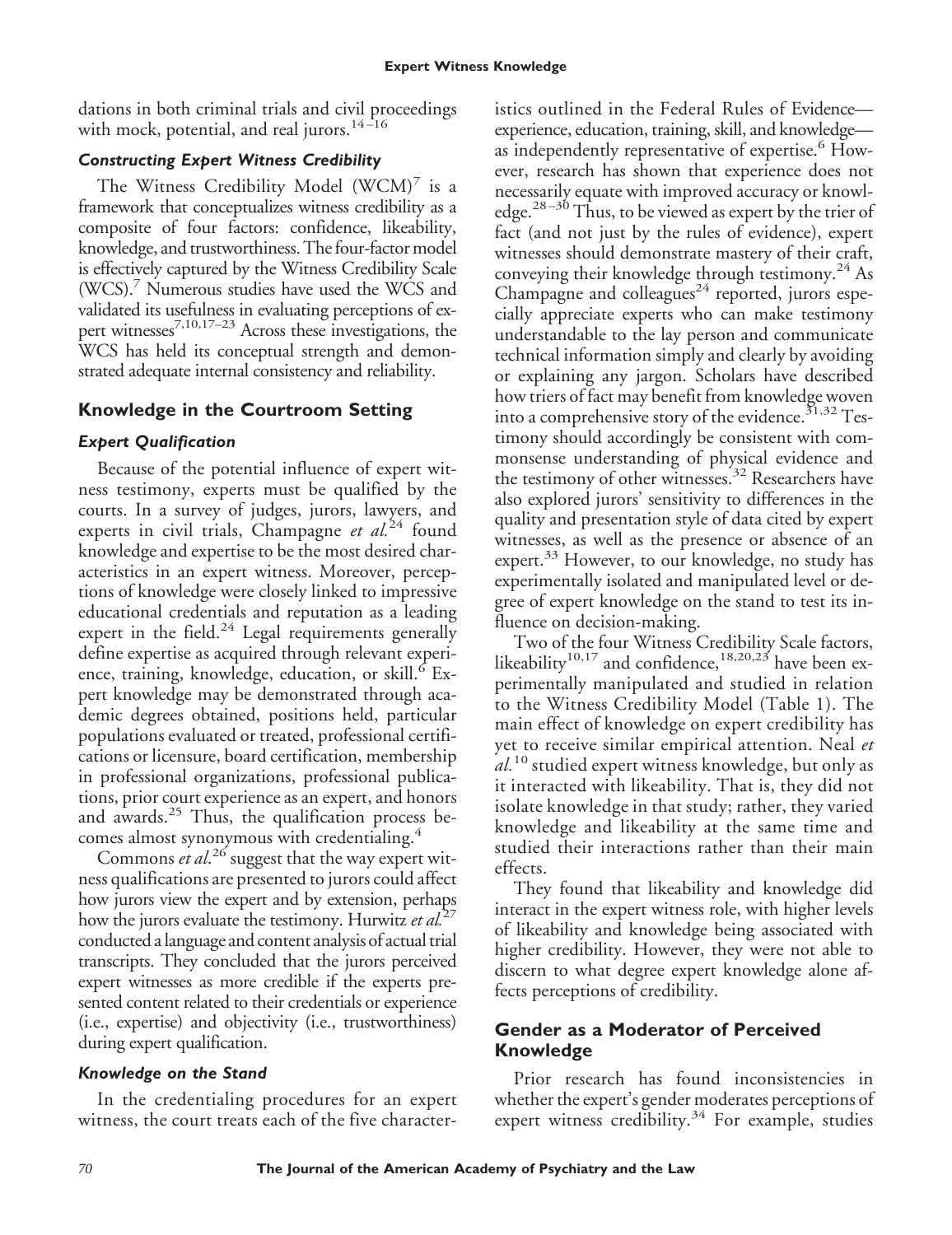#### **Parrott, Neal, Wilson,** *et al.*

| WCM Factor                                 | Definition                                                                                                                                                                                                   | Operational Definition                                                                                                                                                                                                                                                                                                                                                                                                                                                                                                                                                                                                          |  |  |
|--------------------------------------------|--------------------------------------------------------------------------------------------------------------------------------------------------------------------------------------------------------------|---------------------------------------------------------------------------------------------------------------------------------------------------------------------------------------------------------------------------------------------------------------------------------------------------------------------------------------------------------------------------------------------------------------------------------------------------------------------------------------------------------------------------------------------------------------------------------------------------------------------------------|--|--|
| Likeability                                | The degree to which an expert is friendly, respectful,<br>kind, well-mannered, and pleasant. <sup>10,17,23</sup>                                                                                             | High likeability: consistent use of "we" or "us" when discussing<br>members of the scientific community or humanity as a<br>whole, moderate levels of smiling, modest statements and<br>conclusions (e.g., "relatively certain" or "we do not know<br>everything there is to know in psychology"), consistent eye<br>contact with lawyer and jury, and informal speech (i.e.,<br>limited technical jargon and use of surnames of parties in the<br>courtroom). $10,17,23$<br>Low likeability: no use of "we" or "us", no smiling, excessive                                                                                     |  |  |
| Knowledge<br>Confidence<br>Trustworthiness | The degree to which an expert is perceived to be<br>well informed, competent, or perceptive and to<br>possess or exhibit intelligence, insight,<br>understanding, or expertise. <sup>10, Current Study</sup> | statements of certainty of conclusions, inconsistent eye<br>contact, use of highly technical jargon, and frequent formal<br>references (e.g., "the client", "the defendant"). <sup>10,17,23</sup><br>High knowledge: strong educational credentials (e.g., board<br>certification, history of academic publication in case-relevant<br>area of expertise (educated at Yale, American Board of<br>Forensic Psychology certified, history of relevant                                                                                                                                                                             |  |  |
|                                            |                                                                                                                                                                                                              | publications), solid relevant clinical and research experience<br>(researches risk assessment, has conducted over 100 clinical<br>risk assessments over 14 years), consistent clarity and<br>substantive content of communication, moderate<br>assertiveness (e.g., "as far as I know I've never been wrong"<br>when queried about awareness of clinician error),<br>self-proclaimed expertise (e.g., "In my expert opinion."),<br>and demonstrates familiarity with the case (e.g., multiple<br>interviews with the defendant). <sup>10, Current Study</sup>                                                                   |  |  |
|                                            |                                                                                                                                                                                                              | Low knowledge: no mention of educational credentials,<br>minimal relevant experience (e.g., little experience or<br>nonrelevant experience [two years as a psychotherapist and<br>no previous risk assessment experience]), inconsistent clarity<br>and substantive content of communication, low assertiveness<br>(e.g., "no" when queried about awareness of clinician error),<br>no self-proclaimed expertise, inadequate familiarity with the<br>case (e.g., one short interview with the defendant the week<br>the case went to trial). <sup>10, Current Study</sup>                                                       |  |  |
|                                            | The degree of demonstrable self-assurance expert<br>witnesses have in their general ability on the<br>stand. $24$                                                                                            | Low confidence: quivering tone of voice, dysfluencies in<br>speech, vacillating pace of speech, corrections, breaks in the<br>flow of words, postural awkwardness, fixed eye contact,<br>saying "you know" to seek assurance, asking for repetition of<br>questions, and signs of anxiety and nervousness. <sup>24</sup><br>Medium confidence: moderate and stable tone of voice, clarity<br>in speech, moderately paced speech, willingness to<br>acknowledge a degree of certainty ("I am reasonably<br>certain"), smooth narrative statements, good posture and<br>straight back, comfort and poise, consistent eye contact, |  |  |
|                                            | Not yet defined as part of the WCM.                                                                                                                                                                          | accurate hearing, and appropriate responses. <sup>24</sup><br>High confidence: loud and strong tone of voice, assertive<br>speech and mannerisms, rapidly paced speech, always and<br>all statements ("I am certain"), good posture/leaning forward,<br>high fluency of speech. <sup>24</sup><br>Has not yet been operationally defined within the WCM.                                                                                                                                                                                                                                                                         |  |  |

**Table 1** Definitions and Examples of the Four Witness Credibility Model (WCM) Factors

have found differential effects based on the experts' gender, either in favor of men<sup>10,35</sup> or in favor of women.<sup>22,36</sup> Other studies have uncovered complex interactions in the ways in which male and female experts are perceived. For example, Neal *et al.*<sup>10</sup> found that experts who met threshold expectations of likeability and knowledge were not perceived differently based on their gender; however, when they were not likeable or particularly knowledgeable, male experts were perceived significantly more positively and were more persuasive than female experts. We included expert gender as an independent variable in the present study to explore further the relation between expert gender and credibility.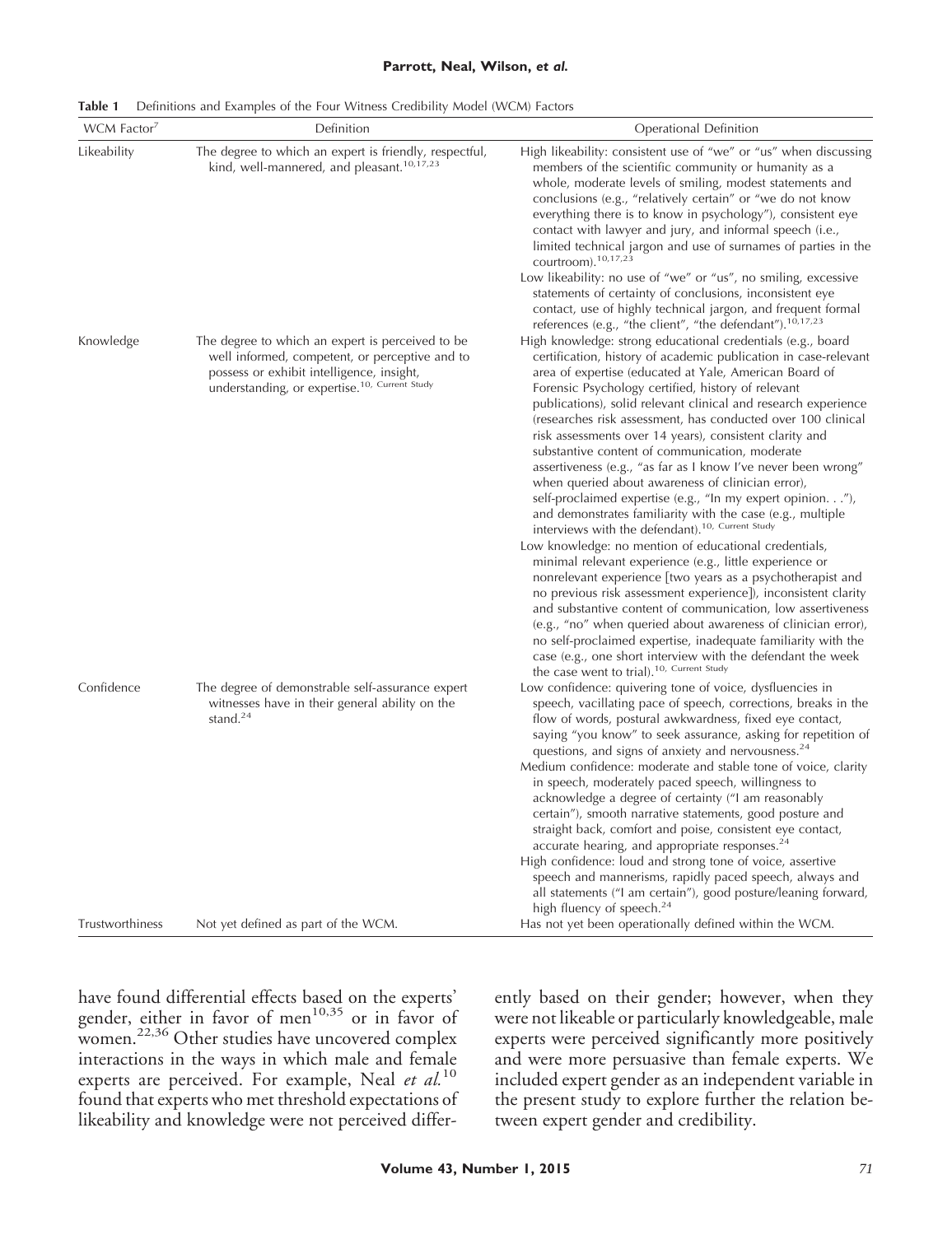## **The Current Study**

Perceptions of expert witness credibility may vary as a function of knowledge presentation. For example, some experts may not deem it necessary to discuss their specialized knowledge once qualified. Others may present displays of their knowledge judiciously and throughout their testimony in an effort to emphasize their expertise. Studying how various demonstrations of expert knowledge influence juror decision-making is a step toward understanding the effectiveness of expert testimony.

In the current study, we focused specifically on the main effect of expert witness knowledge. We sought to examine juror perceptions of expert credibility and varying degrees of expert knowledge. We manipulated expert knowledge as the independent variable (high versus low knowledge) while holding other WCS constructs constant. We expected to find a difference between high- and low-knowledge manipulations of the expert on the following dependent variables: the three other components of credibility trustworthiness, likeability, and confidence; and sentencing recommendations, as well as agreement with the expert's opinion on likelihood of future violence. We specifically hypothesized that the very knowledgeable expert (compared with the less knowledgeable counterpart) would be rated significantly higher on credibility outcomes and yield more mock juror agreement with the expert regarding likelihood of defendant future violence and sentencing recommendations. Drawing on the inconsistent findings regarding the effects of expert witness gender on perceptions of credibility in prior research, we explored gender effects in the current study. That is, given the potential interaction of expert gender and

knowledge on credibility, $10$  we included expert gender as a second independent variable.

#### **Methods**

#### *Study Design and Operational Definitions*

This study was a 2 (high versus low knowledge)  $\times$ 2 (male versus female expert witness), betweensubjects, factorial design. Thus, the independent variables were knowledge (high versus low) and gender (male versus female). We defined expert knowledge as, "the degree to which an expert is perceived to be well-informed, competent, or perceptive and to possess or exhibit intelligence, insight, understanding, or expertise" (Ref. 10, p 490). A literature review identified components associated with high knowledge, as displayed in Table 2. This conceptualization has been supported in previous work in which the interactions between knowledge and likeability were examined.<sup>10</sup>

Our operational definition of knowledge included substantive content and clarity of testimony, credentials, relevant experience, self-proclaimed expertise, assertiveness, and familiarity with the case. The specific manipulated conceptions of high and low knowledge, again drawing on Neal *et al.*, <sup>10</sup> are detailed in Table 1.

#### *Participants*

Undergraduate psychology students ( $n = 155$ ) at a large public university participated for course credit. The U.S. Supreme Court decided in *Witherspoon v. Illinois*<sup>37</sup> that jurors who sit on capital murder trials must be death qualified—that is, willing and able to consider capital punishment as a sentencing option. Because our stimulus material was based

**Table 2** Conceptual Components of Knowledge in Previous research

| Characteristic                                                                                                                                                                                                                                                                    | Citation                             |
|-----------------------------------------------------------------------------------------------------------------------------------------------------------------------------------------------------------------------------------------------------------------------------------|--------------------------------------|
| Substantive content of communication                                                                                                                                                                                                                                              | Ware, Williams, 1975 <sup>3</sup>    |
| Assertiveness                                                                                                                                                                                                                                                                     | Kern, 1982 <sup>2</sup>              |
| Clarity of communication                                                                                                                                                                                                                                                          | Champagne et al., 1991 <sup>25</sup> |
| Educational credentials                                                                                                                                                                                                                                                           | Champagne et al., 1991 <sup>25</sup> |
| Familiarity with the facts of the case                                                                                                                                                                                                                                            | Champagne et al., 1991 <sup>25</sup> |
| Relating testimony content to physical evidence and other witnesses                                                                                                                                                                                                               | Champagne et al., 1991 <sup>25</sup> |
| Sufficient experience relevant to the content of the communication                                                                                                                                                                                                                | Brodsky, 1991 <sup>4</sup>           |
| Testimony's consistency with common sense                                                                                                                                                                                                                                         | Sundby, 1997 <sup>33</sup>           |
| Academic degrees obtained, positions held, populations evaluated or treated, professional certifications<br>or licensure, board certification, membership in professional organizations, professional publications,<br>prior court experience as an expert, and honors and awards | Melton et al. $2007^{26}$            |
| Self-proclaimed credentials                                                                                                                                                                                                                                                       | Lee, $20071$                         |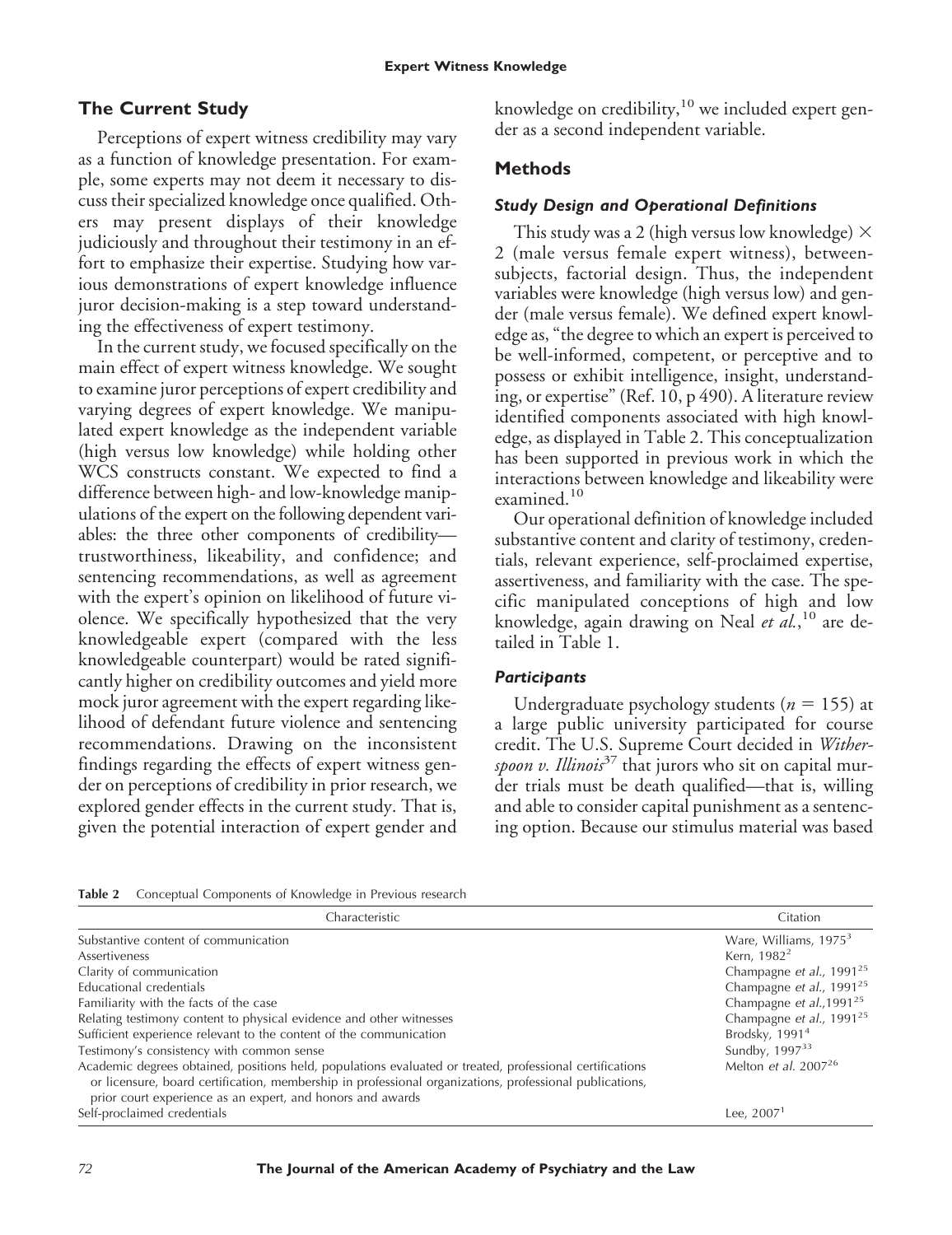on the sentencing phase of a capital murder trial, those mock jurors who indicated absolute opposition to the death penalty were excluded from our analyses  $(n = 13)$ , and six mock jurors were removed due to missing data, reducing the total sample size from 155 to 136. Mock jurors who were ineligible due to the *Witherspoon* criteria were distributed equally across the study conditions and reflected the overall demographic makeup of eligible participants. The gender composition of the sample was 81 percent female and ranged in age from 18 to 43 years (mean  $(M)$  = 18.76; standard deviation  $(SD) = 2.54$ ). The sample was 79 percent Caucasian, 13 percent African-American, and 8 percent other racial or ethnic backgrounds.

#### *Stimuli*

We developed four separate videos, each approximately five minutes in length, to match the experimental conditions: male expert witness– high knowledge; male expert witness–low knowledge; female expert witness– high knowledge; female expert witness–low knowledge. Real expert witnesses testified in this mock scenario (rather than actors). When the video opened, the judge described to the mock jurors that the hearing represented the capital sentencing phase of Mr. Jones, a defendant who had already been found guilty of first-degree murder. The judge explained that the only task before the jurors was to decide whether Mr. Jones should be sentenced to death or life in prison. The judge explained the standard for burden of proof before the expert testified. In each video, the expert witness testified under both direct and cross-examination about evaluation of Mr. Jones' likelihood of future violence. In all conditions, the expert testified to the substantial likelihood that the defendant would reoffend. The video script was adapted from a jury sentencing proceeding used in previous studies.<sup>9,10,17,22</sup> The script was modified to reflect the knowledge manipulations described above and included either a male or female expert matched for age, race, and clothing.

## *Procedure and Materials*

Before the study began, Institutional Review Board approval was obtained from the University of Alabama Office of Research Compliance for research with human subjects. Information about the study procedures and details regarding informed consent were provided to participants, and then they viewed a randomly assigned video condition. After watching the video, all participants individually completed the following questionnaires.

## *Witness Credibility Scale*

The Witness Credibility Scale (WCS) was used to assess the credibility of the expert.<sup>7</sup> The scale contains 20 bipolar adjectives on a 1- to 10-point Likert scale (e.g., unkind (1) to kind (10); dishonest to honest; shaken to poised). Higher scores indicate higher credibility ratings. The WCS generates an overall credibility rating ( $\alpha$  = 0.96 in this study) with higher scores indicating higher credibility. The WCS also yields a multidimensional measure of expert credibility defined by four subordinate domains: trustworthiness ( $\alpha = 0.95$ ), confidence ( $\alpha = 0.92$ ), likeability ( $\alpha$  = 0.90), and knowledge ( $\alpha$  = 0.93). Given the present study's interest in how expert knowledge may relate to operational, potentially changeable facets of credibility (e.g., likeability and confidence), expert credibility was assessed at the facet level (i.e., trustworthiness, confidence, and likeability) instead of at the global level (overall credibility) in this study.

#### *Future Violence Likelihood Rating*

Participants were asked to rate from 1 to 100 percent the likelihood that the defendant would commit future acts of violence. These ratings reflected how believable the participant found the expert who opined that the defendant was likely to commit future violent acts. Thus, this outcome reflects mock jurors' evaluations of the defendant's likelihood of engaging in future violence and mock jurors' agreement with the expert.

## *Sentencing Rating*

On Likert-type scales ranging from extremely likely to extremely unlikely, participants rated their likelihood of sentencing the defendant to each of the two available sentencing options: life in prison without parole (LWOP) or death. To create a single continuous sentencing variable, these two Likert-type ratings were converted to standardized *z* scores. Then, the death penalty *z* scores were multiplied by  $-1$ , and the LWOP *z* scores were multiplied by  $+1$ . Finally, the two sets of *z* scores were summed to create a single continuous sentencing variable that conveys both direction and strength. That is, the more negative the score, the more likely the participant would be to assign the death penalty (representing agreement with the expert). The more positive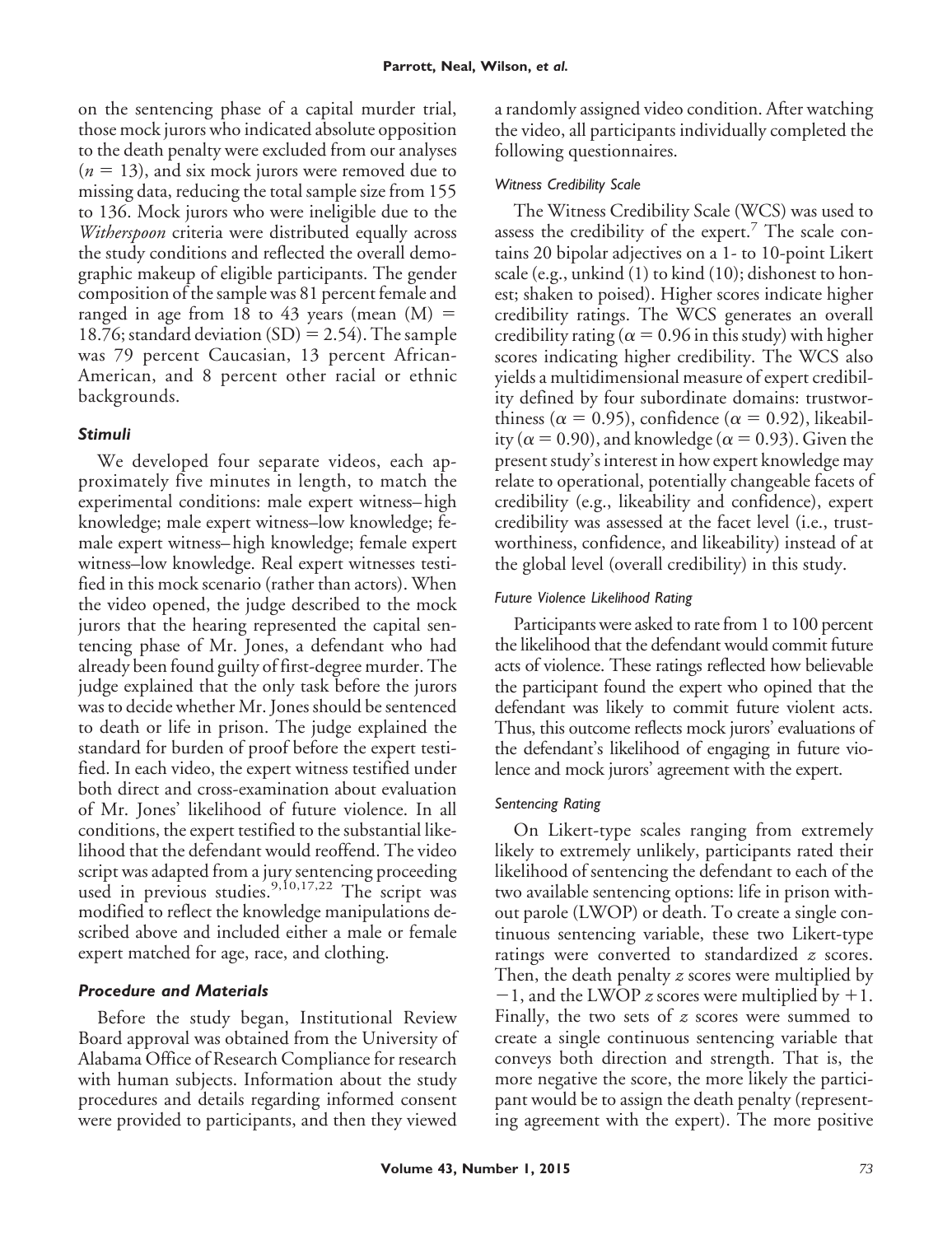the score, the more likely the participant would be to assign LWOP (disagreement with the expert).

#### *Demographics*

A demographics questionnaire elicited participants' age, gender, and degree of death penalty support.

#### *Manipulation Checks*

The Knowledge subscale of the Witness Credibility Scale was used as a manipulation check. This subscale comprises five items, including queries about whether the expert seems logical, informed, wise, educated, and scientific (again,  $\alpha$  = 0.93 in this sample). $\frac{7}{1}$  In addition, we included one question about the attractiveness of the expert witness.

Target attractiveness can influence person perception such that greater attraction is positively associated with more favorable judgments.<sup>38,39</sup> Given that our primary dependent variables in this study are credibility assessments, before data collection, we matched the relative attractiveness of the experts used as stimuli in this study. Results suggested that attractiveness would not covary with the independent variables (e.g., gender). We included the attractiveness question in the main study as a manipulation check.

# **Results**

## *Manipulation Check*

## *Knowledge*

The knowledge manipulation check indicated that our manipulation of knowledge was successful for each expert; that is, the high-knowledge expert was perceived as more knowledgeable than the low-knowledge expert  $(F(1,135) = 6.31, p = .013)$ (high knowledge  $M = 39.83$ ,  $SD = 8.53$  versus low knowledge  $M = 35.97$ ,  $SD = 9.33$ ). Because knowledge was rated on a 10-point scale with five items per construct, the possible range in ratings was from 5 to 50. Thus, both experts were rated as relatively knowledgeable. As expected, we found that one expert was significantly less knowledgeable than the other, with a medium effect ( $\eta^2 = 0.042$ ).

#### *Attractiveness*

To ensure that the potential covariate of attractiveness was independent of the manipulations in this study, $40$  we matched the female and male experts on attractiveness before the manipulations were tested. We then tested this manipulation check in our study sample by using the following question

about each expert: how physically attractive did you find this expert witness on a 10-point Likert scale (not at all attractive  $(1)$  to extremely attractive  $(10)$ ). A significant difference in attractiveness emerged  $(F(1, 135) = 4.65; p = .033; \eta^2 = 0.034)$ . The female expert was rated as significantly more attractive ( $M = 5.01$ ,  $SD = 1.78$ ) than her male counterpart ( $M = 4.31$ ,  $SD = 2.01$ ) (a small to medium effect). Thus, attractiveness was an unexpected confounder that may diminish some portion of the effect of gender or knowledge or both (the portion associated with attractiveness) on outcomes.

There is a debate in the literature about how to address the confounders in multivariate analysis of covariance (MANCOVA).<sup>41</sup> One key determinant on whether analysis of covariance (ANCOVA) can be implemented when a covariate and independent variables are confounded (as in our study) is whether the covariate arises by chance, or it is more likely that a meaningful difference between groups on the covariate is systematically delineated by the independent variable. $42-46$ MANCOVA is generally appropriate for random assignment designs if the covariate arises by chance because the analysis would be removing only "noise variance from group, not anything substantive about group." (Ref.  $41$ ,  $p 45$ ).<sup>44</sup> In our study, attractiveness is likely to have differed between the male and female experts by chance.We have no reason to believe that the gender of the expert is the factor that influences the difference in attractiveness or that this difference would generalize to all female experts. Although it can be difficult to substantiate causal relationships between a covariate and an independent variable, $47$  it is widely accepted that attractiveness is a dimension independent of gender.<sup>48,49</sup> Men and women vary in attractiveness, and these variables should not be conflated. Thus, our MANCOVA that included attractiveness as a covariate was used in the primary analysis to allow the variance introduced by this unexpected covariate to be reduced.

## *Main Analyses*

For our primary analyses, we conducted a MANCOVA with the two independent variables (knowledge condition: high versus low; and expert gender: male versus female) on the dependent variables. We included five dependent variables: three credibility dimensions to examine witness credibility at the facet level (trustworthiness, confidence, and likeability), a continuous sentencing variable, and ratings of the defendant's likelihood of engaging in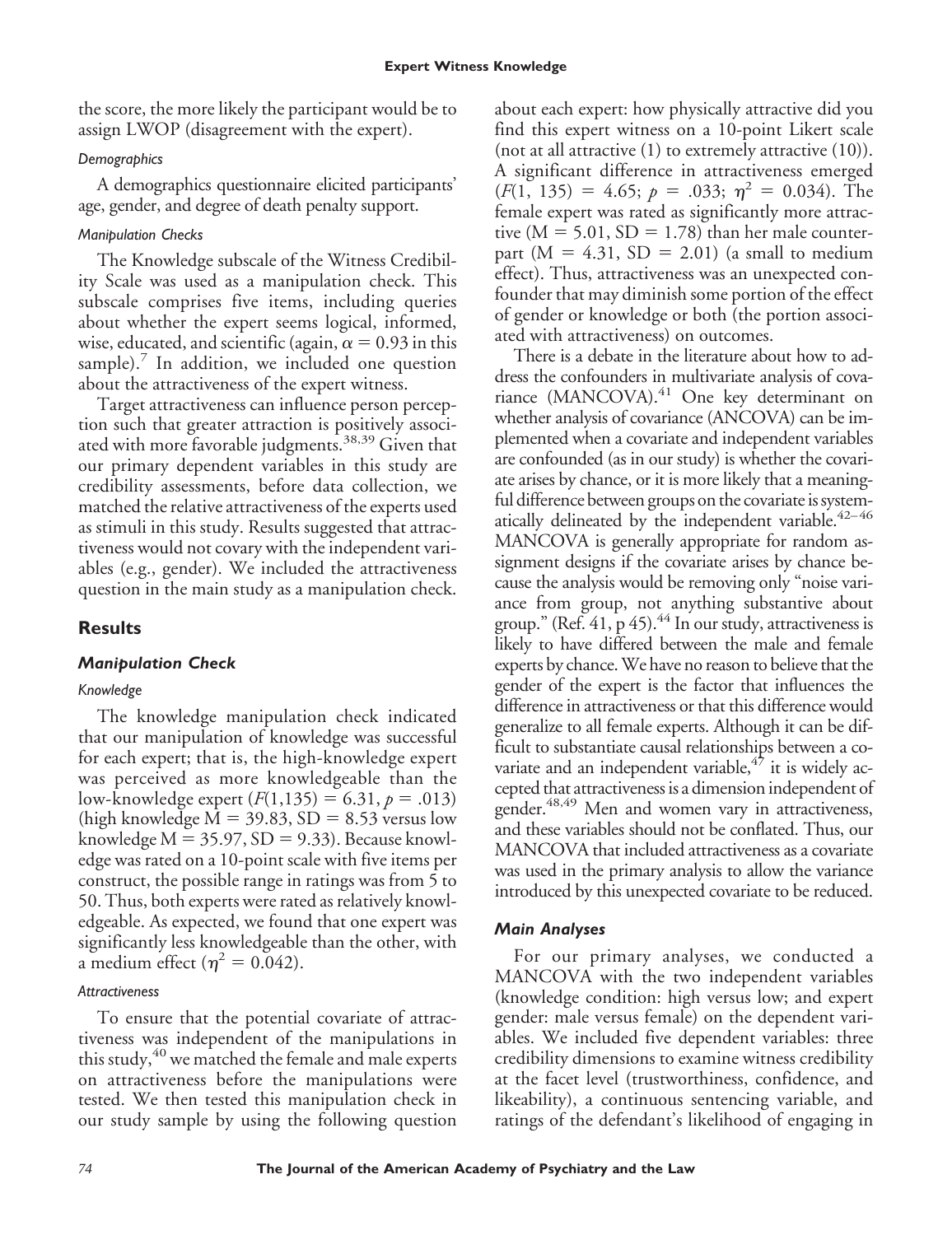future violence (i.e., agreement with the expert's opinion). We included expert witness attractiveness as a covariate. Because participant age, gender, or race did not moderate any of the effects in the initial model, we did not include them in our final models.

Tests of multivariate normality, multicollinearity, and homogeneity of variance-covariance matrices revealed no significant results.<sup>40,50</sup> Because of significant violations of Levene's test of equality of variance (for both sentencing and likeability), we set a conservative  $\alpha$  level of 0.025 for these outcomes and used Pillai's trace to examine test statistics.<sup>40</sup> Finally, the sample size requirement for MANCOVA procedures (at least 20 participants per cell $^{49}$ ) was met, with the sample distributed relatively evenly across conditions. Adjusted means and descriptive information by condition are provided in Table 3.

The MANCOVA results indicated that significant multivariate main effects emerged for the knowledge conditions (Pillai's trace  $= 0.146$ ;  $F(6, 1.146)$ 127) =  $4.34; p < .001; \eta_p^2 = 0.146$ . There was no significant main effect of expert gender (Pillai's trace = 0.79;  $F(6, 127) = 2.19$ ;  $p = .059$ ;  $\eta_p^2 =$ 0.79), indicating that expert witness gender was not systematically related to any of the dependent variables. The interaction between expert knowledge and gender was not systematically related to any of the dependent variables (Pillai's trace  $= .02; F(6, 125) =$ .572;  $p = .720$ ;  $\eta_p^2 = .02$ ).

#### *Follow-Up Analysis to the MANCOVA*

We initially conducted a discriminant function analysis (DFA) to identify how the dependent variables discriminated the high- versus low-knowledge groups. Essentially, DFA flips the approach to understanding the relationship between knowledge (the independent variable, or IV) and the dependent variables (DVs) used in the MANCOVA. Should a dependent variable explain a portion of the separation between high- and low-knowledge groups (i.e., if the DV can help explain the differences in the IV), it is likely that the significant main effect of the MANCOVA is attributable to the relationship between the IV conditions (knowledge in this case) and the particular dependent variable.<sup>51</sup> In this case, our discriminant analysis revealed one discriminant function that explained 100 percent of the variance: canonical  $R^2 = 0.15$  (small effect size).

The discriminant function showed that the differences in knowledge could be explained in terms of one underlying dimension (Wilks' lambda  $= 0.85$ ;  $\chi^2(5)=21.96; p<.001$ ). The correlations between outcomes and the discriminant function<sup>51-53</sup> revealed that likeability loaded highly onto the discriminant function ( $r = 0.53$ ), followed by sentencing recommendation  $(r = 0.26)$ , followed by confidence  $(r = -0.20)$ , then by chance of committing future acts of violence (agreement with expert)  $(r = -0.17)$ , and finally by the low loading of trustworthiness  $(r = -0.04)$ . Indeed, the DFA results indicate that the degree of knowledge is being discriminated between low and high (based on the nonstandardized canonical discriminant functions evaluated at group means). Although likeability tended to contribute the most to group separation of high versus low knowledge, the difference between knowledge groups may well be related to sentencing recom-

**Table 3** Means (and Standard Deviations) Defined by Expert Gender and Knowledge

|                            | Dependent Variables           |                          |                           |                                |                           | <b>Manipulation Check</b> |  |
|----------------------------|-------------------------------|--------------------------|---------------------------|--------------------------------|---------------------------|---------------------------|--|
|                            | <b>WCS</b><br>trustworthiness | <b>WCS</b><br>confidence | <b>WCS</b><br>likeability | Euture violence<br>likelihood* | Sentencing<br>$decision+$ | <b>WCS</b><br>knowledge   |  |
| High knowledge $(n = 72)$  | 36.39 (10.04)                 | 39.18 (9.08)             | 35.43 (8.55)              | 77.08 (16.41)                  | $-0.20(1.57)$             | 39.83 (8.53)              |  |
| Male expert ( $n = 35$ )   | 35.97 (9.43)                  | 39.74 (8.63)             | 36.83(6.20)               | 75.29 (18.13)                  | $-0.32(1.82)$             | 39.97 (7.62)              |  |
| Female expert ( $n = 37$ ) | 36.78 (10.71)                 | 38.65 (9.57)             | 34.11 (10.21)             | 78.78 (14.66)                  | $-.08(1.32)$              | 39.69 (9.48)              |  |
| Low knowledge $(n = 64)$   | 36.26 (8.27)                  | 38.02 (7.65)             | 39.29 (8.15)              | 74.80 (16.08)                  | 0.12(1.52)                | 35.97 (9.33)              |  |
| Male expert ( $n = 32$ )   | 34.78 (9.30)                  | 37.38 (7.98)             | 39.71 (8.96)              | 75.41 (16.12)                  | $-0.29(1.76)$             | 34.41 (10.62)             |  |
| Female expert ( $n = 32$ ) | 37.63 (7.08)                  | 38.53 (7.49)             | 38.84 (7.51)              | 74.19 (16.28)                  | 0.53(1.13)                | 37.53 (7.70)              |  |
| Combined knowledge         |                               |                          |                           |                                |                           |                           |  |
| Male expert                | 35.40 (9.32)                  | 38.61 (8.35)             | 38.21 (7.72)              | 75.34 (17.07)                  | $-0.31(1.78)$             | 37.31 (9.52)              |  |
| Female expert              | 37.21 (9.09)                  | 38.64 (8.55)             | 36.36 (9.24)              | 76.65 (15.49)                  | $-0.21(1.26)$             | 38.68 (8.67)              |  |

WCS, Witness Credibility Scale factors.

\* Jurors' ratings of the percent chance that the defendant would engage in future violent acts (agreement with the expert's opinion of a high likelihood).

† Negative scores denote higher likelihood of the death penalty, and positive scores denote higher likelihood of a life sentence without parole.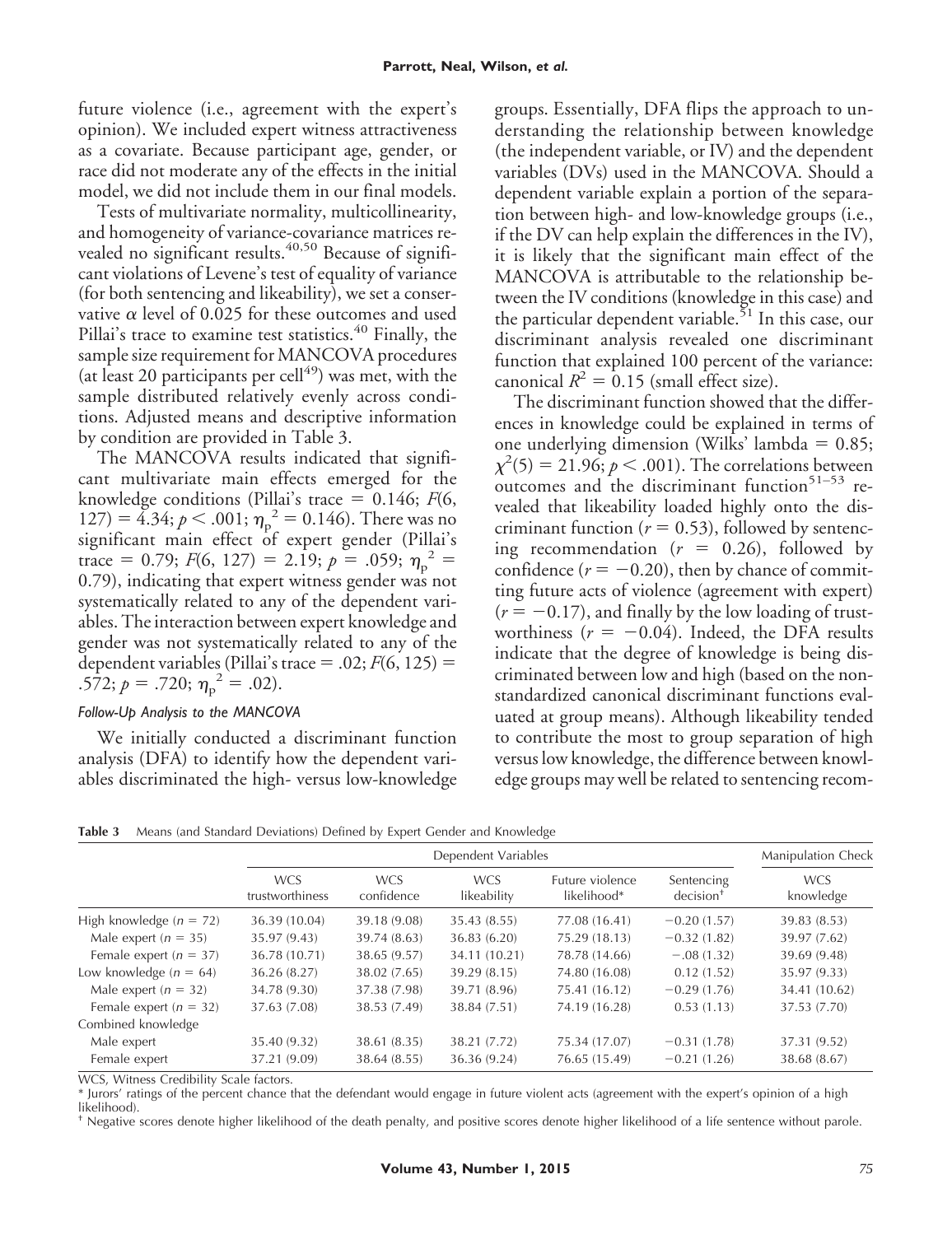mendation and, to a lesser extent, to agreement with the expert and perceptions of expert witness confidence. However, expert trustworthiness does not appear to relate systematically to group separation of knowledge.

To further understand these data, we conducted planned comparisons using univariate analyses with a Bonferroni correction of  $p = .01$ . In concert with the DFA, likeability was the only WCM facet to be systematically and significantly related to knowledge condition  $(F(1, 130)) = 5.57; p = .020; \eta_p^2 =$ 0.041). Of surprise to us, the highly knowledgeable expert was rated as significantly less likeable  $(M =$  $35.62$ ,  $SD = 8.46$ ) than the less knowledgeable expert ( $M = 39.58$ ,  $SD = 8.26$ ). No other significant effects of knowledge on the remaining WCM facets (i.e., confidence or trustworthiness), sentencing recommendations, future violence predictions (agreement with expert), or gender interactions emerged.

#### *Supplemental Analysis*

We conducted these supplemental analyses to examine the variable of attractiveness in more depth. Even though the influence of attractiveness was deemed a nonsystematic covariate in the present study, it is still possible that by entering the covariate into the model, "the covariate will in effect get credit for any relationship of their shared variance [with the independent variable] that is also shared with the dependent variable" (Ref. 41, p 45). The result may be a diminished estimate of the relationship between the gender and the dependent variables. This possibility is of particular concern in the present study because the multivariate main effect of expert gender approaches statistical significance at  $p = .059$  when attractiveness is included in the model.

Attractiveness did in fact exert a significant multivariate main effect in the overall model (Pillai's trace = .087;  $F(6, 127) = 2.44$ ;  $p = .038$ ;  $\eta_p^2 =$ .087). When attractiveness was removed from the analysis, a significant multivariate main effect for expert witness gender emerged (Pillai's trace  $= .98$ ;  $F(5, 128) = 2.77; p = .021, \eta_p^2 = 0.98$ , and the significant main effect for knowledge condition remained (Pillai's trace = .15;  $F(5, 128) = 4.52$ ;  $p <$ .001;  $\eta_{\rm p}^2 = .15$ ). The interaction between the expert's knowledge and gender was not systematically related to any of the dependent variables when attractiveness was removed from the model (Pillai's trace = .02;  $F(5, 128) = 0.607$ ;  $p = .694$ ;  $\eta_p^2 =$ .02).

These results indicate that a portion of the effect of gender on the dependent variables may in fact have been removed in the main analyses (the portion of the effect that covaried with attractiveness).<sup>40</sup> However, as noted above, this effect is more likely to be explained by gender's covariate relationship with attractiveness in our particular stimuli. Thus, the implication is that exploring the potential effect of gender (as possibly mediated by attractiveness) was not theoretically supported.

#### **Discussion**

In this study, we experimentally manipulated level of knowledge in an expert forensic mental health professional's testimony on the stand in a mock-trial paradigm. We sought to test the relation between lower and higher degrees of demonstrated expert knowledge and juror perceptions of expert credibility, agreement with the expert, and sentencing decisions. We also tested for potential moderating effects of expert gender. Our knowledge manipulations were successful from an empirical standpoint, operationally defining high versus low demonstrated expert knowledge.

We hypothesized that high knowledge would yield increased credibility as well as increased agreement with the expert. Although knowledge did exert an effect on one facet of credibility (i.e., likeability), it did so in a manner counter to our predictions. Knowledge influenced perceptions of expert likeability such that the expert with lower knowledge was paradoxically perceived as more likeable than the higher knowledge counterpart. The second part of our hypotheses that predicted a positive relationship between knowledge and agreement with the expert was not evidenced in this study. In other words, it appears that our defined levels of very knowledgeable versus less knowledgeable did not influence the mock jurors' ultimate opinions of the defendant's risk of future violence (agreement with the expert) or sentencing. Thus, knowledge manipulations influenced perceptions of some facets of credibility, yet carried little predictive utility in understanding mock jurors' ultimate decisions. Our results do not necessarily imply that an expert's knowledge has little effect on perceptions of credibility and subsequent juror decisions. Let us examine alternative explanations of our findings.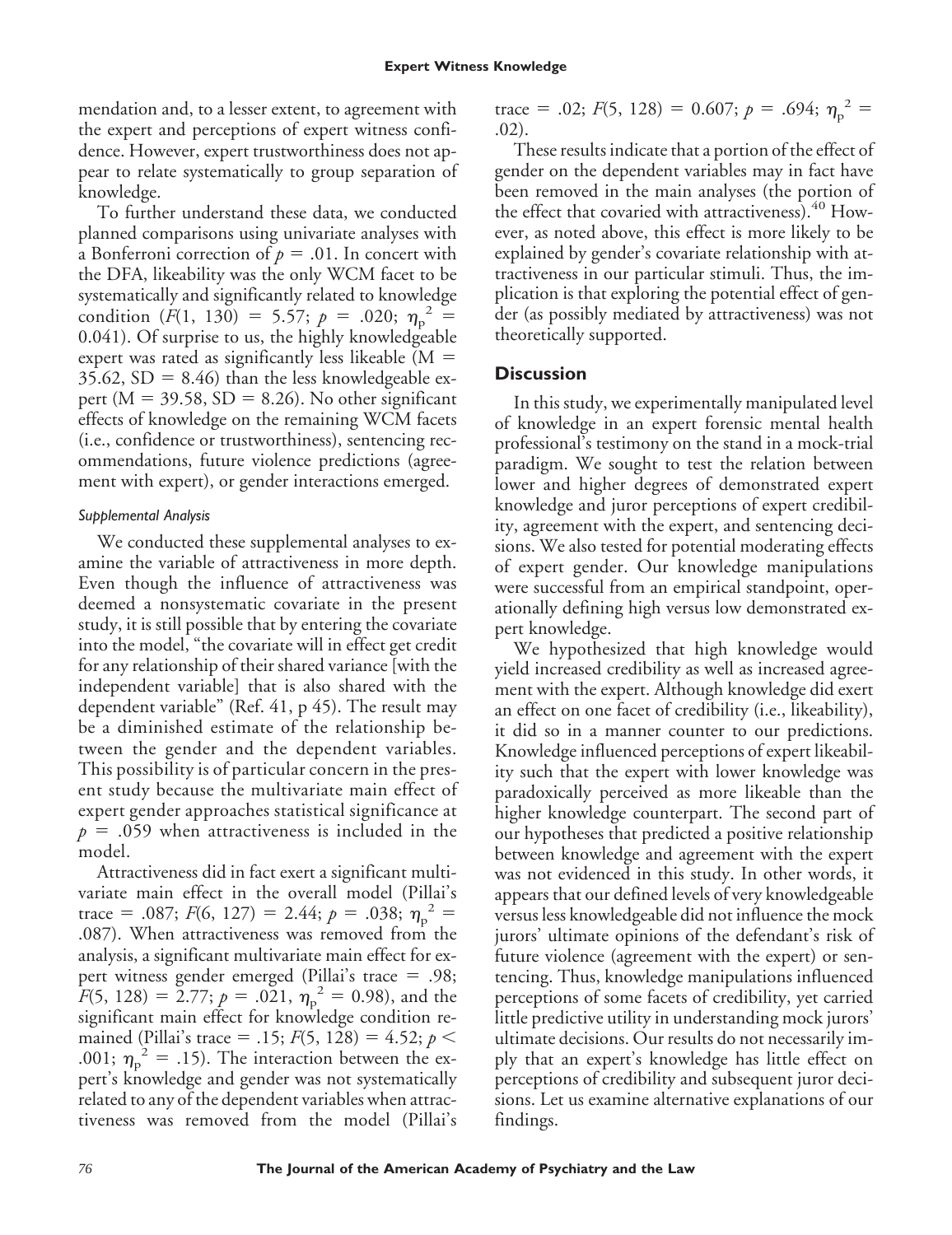It is plausible that this study evidenced a ceiling effect, likely to exist in actual testimony, where the peripheral cue of being an expert extended a blanket influence of knowledge. Recall that differences between the low- and high-knowledge experts were statistically significant and yielded a medium effect. However, both experts were perceived as relatively knowledgeable. Moreover, knowledge levels did not contribute to credibility outcomes except in regard to likeability. Mock jurors also did not differentiate between very knowledgeable and less knowledgeable experts for agreement ratings and sentencing. These findings collectively suggest that mock jurors may have relied on the courts' discretion in allowing only qualified people with specialized knowledge to take the role of expert.<sup>6</sup> That is, jurors may make an assumption that the expert is knowledgeable without critically evaluating the foundation of his or her knowledge. These results align with previous research that suggests the primary persuasive influence in expert testimony is the witness's status as an expert. Research has shown that jurors may not sufficiently evaluate the foundational research of expert opinions and that they may defer to the clinical opinion of the expert over an opinion rooted in actuarial evidence.<sup>9,54–56</sup> The current study adds to the literature. Even when knowledge is varied (high versus low), there does not appear to be a critical evaluation of the witness, perhaps due to the witness's qualification as an expert. Thus, differential decision-making that could otherwise result from differences in expert knowledge may not be elicited.

However, low knowledge did increase the expert's likeability, and that result suggests that additional social– cognitive processes are at work. The negative relation that emerged between level of expert knowledge and perceived likeability implies that aspects of higher versus lower knowledge may influence expert likeability. Although we are cautious about speculating on underlying processes that were not directly examined in this study, it is possible, for example, that learning about an expert's qualifications would create a psychological distance between the expert and the mock juror. Social psychology research supports the competence–liking paradox; that is, the person with the most knowledge is often not the most liked.<sup>57,58</sup> In court, and in life, however, it would seem beneficial to like the more knowledgeable person, as he may increase our chances of being correct and competent. Nevertheless, likeability for a

knowledgeable expert comes at a cost to the juror, who may feel that he pales in comparison to the all-knowing expert. Perceptions of similarity and mutual liking decrease when a person perceived as superior is a factor.<sup>57</sup> In fact, the pratfall effect suggests that competence with some degree of fallibility is perhaps the most liked combination<sup>59</sup> and that a juror's gender and self-esteem may play into this phenomenon.<sup>60,61</sup> Another possibility is that the highly knowledgeable experts were disliked because of character cues elicited from the high-knowledge content (e.g., perceived narcissism). Thus, it is plausible that differences in knowledge (e.g., the perceived narcissism in very knowledgeable experts) are more or less interpreted as differences in likeability (e.g., less likeable). In other words, experts may benefit from Baldoni's recommendation: "Never act like the smartest guy in the room."<sup>62</sup>

When it comes to credibility, mock jurors may defer to the court and view very knowledgeable and less knowledgeable experts as knowledgeable because of their expert status. Thus, although it may seem that differences in knowledge have little influence on credibility determinations, differences in demonstrations of knowledge (e.g., high- versus low-knowledge presentations on the stand) may elicit psychological and peripheral cues to an expert's likeability. The evaluative, social, and cognitive influences that could be responsible for the negative knowledge–likeability link found in this and other research<sup>10</sup> deserve future empirical attention, particularly given the potential influence of expert likeability on mock juror decision-making.<sup>17</sup>

Overall, the degree to which jurors are sensitive to differences in an expert's knowledge is not clear. Perhaps a continuum of perceived knowledge exists and exerts a meaningful influence on credibility. More likely, however, jurors assign a knowledge threshold to the person who is deemed an expert by the courts, consistent with heuristic models of jurors' evidence interpretation.<sup>63,64</sup> Thus, perhaps the relative quality of the witness's expertise lacks a significant, observable influence on decision-making. This finding dovetails with prior witness credibility research. Despite the influence of manipulations on overall credibility, the components of credibility often lack direct or explicitly observable influence on individual jurors' explicit decision-making.<sup>10,17</sup>

The finding that differences in knowledge may affect the expert's perceived credibility but that ex-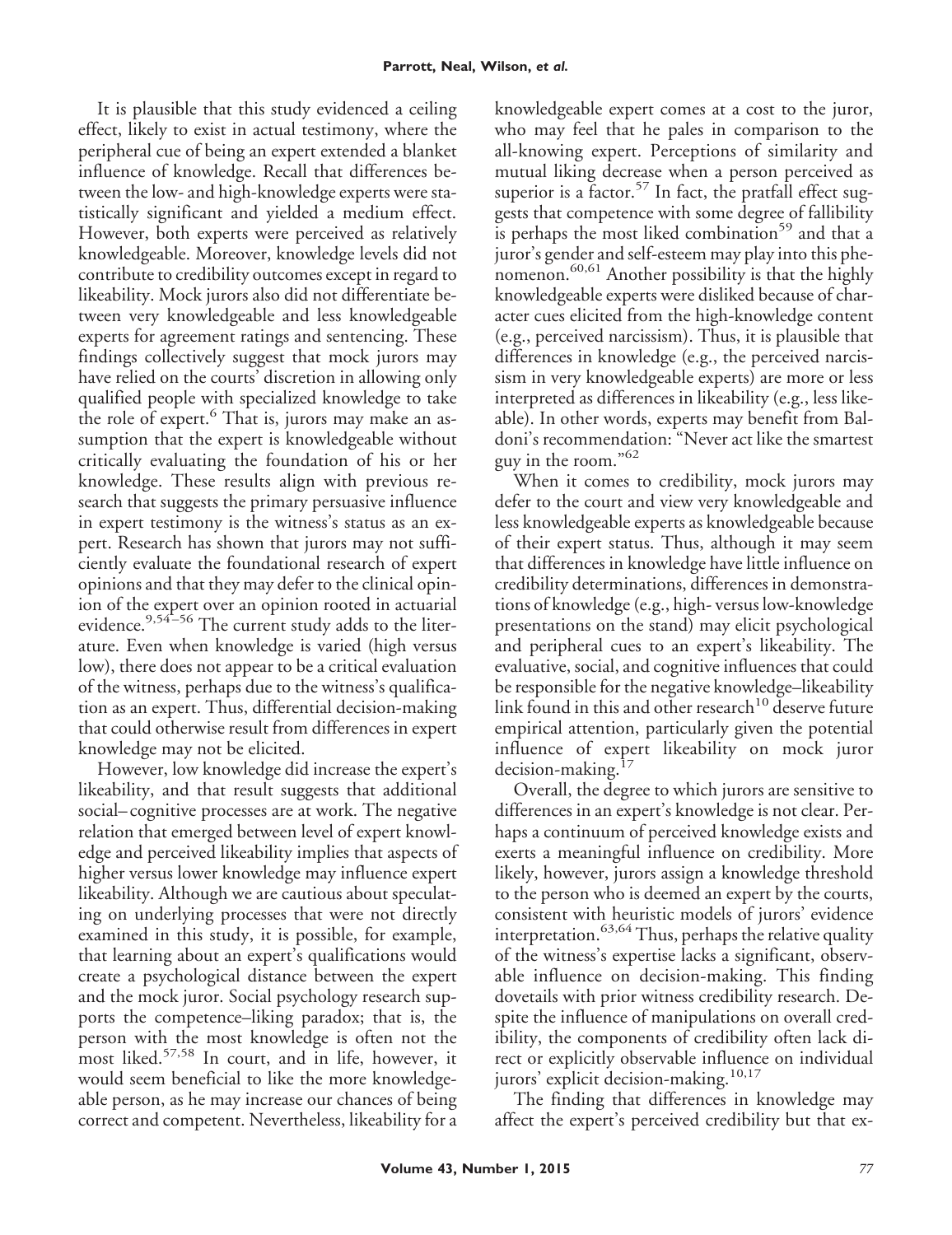pert differences did not translate into differences in jurors' ultimate decisions is potentially good news. The decision of the trier of fact is supposed to be based on the content of testimony, the substance of a case, and the strength of evidence.<sup>65</sup> These findings add to the body of research showing that other variables affect the decision-maker, but only incrementally. That is, a variable such as expert witness knowledge is but one of many pieces of information decision-makers must integrate in formulating a decision. Experts and trial consultants may still benefit from recognizing that in close cases (i.e., those in which the verdict could go either way) or in cases in which opposing experts testify, expert knowledge may exert a substantive influence. In such instances, it might be beneficial to keep in mind that displays of knowledge may not always work in one's favor, at least to the extent that they diminish one's likeability.<sup>17</sup>

## *Effects of Expert Witness Gender*

We found that expert gender had no effect on perceptions of credibility or mock juror decisions. Further, no statistically significant interactions regarding expert gender emerged in the present study. These results are encouraging: they suggest that jurors may not be using gender as a peripheral cue to assess expert knowledge or credibility.

#### *Implications for Testifying Experts and the Attorneys Who Select Them*

We constructed large differences in high- and lowknowledgeable experts in this study. However, the mock jurors did not pick up on the differences in the experts to the degree that we expected. These findings suggest that in uncontested cases or cases where the evidence is overwhelmingly strong for one side, the expert's basic credentials, accomplishments, and demonstrated knowledge may not make much of a difference to jurors. Experts and attorneys in such cases may not have to fret about relatively unaccomplished experts; so long as they meet a threshold level of perceived knowledge, various credentials may not matter. For example, it may make no difference whether the expert attended an Ivy League university or a lesser known institution, is board certified, or has published in scientific journals.

What this research cannot speak to is whether differences in the level of experts' knowledge would make a difference to judges, for example, in bench trials. Judges are probably more sophisticated about

discerning relative degrees of expert knowledge. Furthermore, because our participants were exposed to only one expert, the results cannot show whether judges or jurors would notice relative differences in experts' knowledge if there were opposing experts in a single case. Whereas a meta-analysis found similar effects of unopposed and opposed expert testimony on juror decision-making,<sup>66</sup> other studies have revealed particular contexts in which opposing testimony may have a uniquely strengthened effect.<sup>13</sup> Perhaps if the high- and low-knowledge experts had been compared side by side, their differences would have become more salient, and a stronger effect would have been found.

## *Strengths, Limitations, and Future Directions*

The knowledge manipulations used in this study were developed by amalgamating conceptual components from a variety of prior research projects. Ours is the second study to use these knowledge manipulations (see Ref. 10, for the first use). The current study was the first to test the unique effects of knowledge on mock jurors' determinations of witness credibility and decision-making. A strength of this design is the resultant ability to interpret direct causal relations of expert knowledge and gender to credibility and caserelated decision-making. Additional strengths adding to ecological validity were using actual PhD forensic psychologists as experts in the video-taped scenarios and filming the stimulus videos in a wellsimulated environment.

However, to achieve the control needed for experimental manipulation of expert knowledge in this preliminary study, we did not fully capture some real-world elements of a capital trial. Limitations include the lack of *voir dire* or deliberation and the use of a college student mock juror sample.<sup>67</sup> College students often provide a large, easily accessible population for the purposes of initial mock jury research.<sup>68</sup> While a review of jury simulation research concluded that the use of students as mock jurors is not necessarily a cause for concern,<sup>69</sup> recent research suggests some differences between college and community samples.<sup>70,71</sup> Nevertheless, the use of a college sample has been deemed no more problematic to generalizability than other common variables (e.g., trial context and jurisdiction).<sup>68</sup>

Other limitations of our sample include that it was largely Caucasian (79%), female (81%), and young (average age, 19). Although the characteristics of this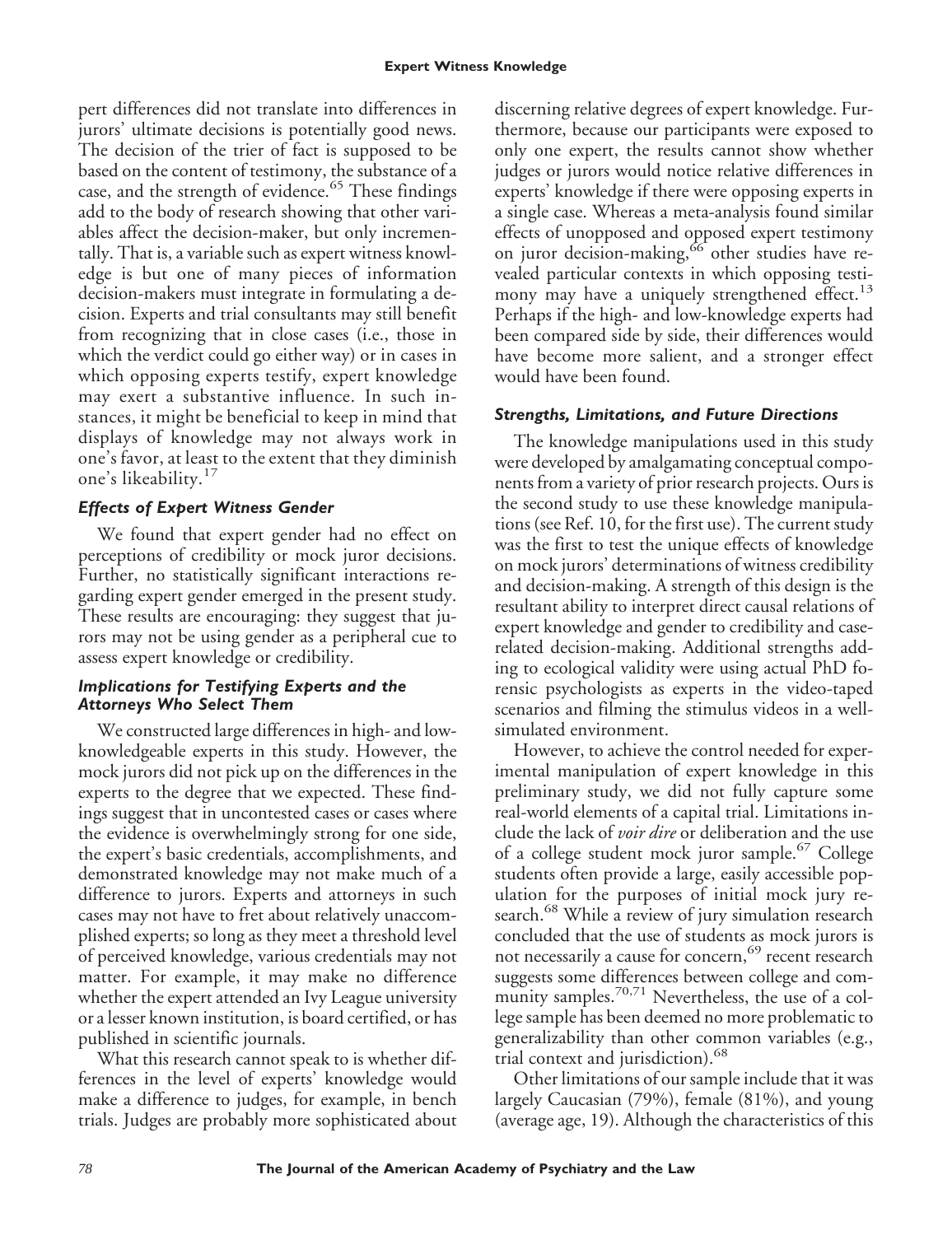sample do not reflect that of an average jury pool, the mock jurors in this study were jury-eligible citizens and may serve in actual trials at some point. A replication of our results with a more diverse sample within a paradigm that further extends the realistic nature of the trial process would allay some validity concerns, increase the generalizability of the findings, and increase the confidence that the field can place in these results. Analyses were also complicated because the particular female expert in this study was perceived as more attractive than the particular male expert, suggesting that our MANCOVA results should be interpreted with caution. It is possible that the gender manipulation was somewhat weakened by the difference in attractiveness and thus underestimated the relationship between gender and the dependent variables.<sup>41,43</sup> In future research, investigators should seek to avoid confounding due to attractiveness, possibly by including multiple male and female experts for comparison.

Studying witness knowledge in a capital proceeding potentially limits the generalizability of our findings to other court proceedings. Of course, this criticism is not unique to capital proceedings. The same argument could be made for any other potential proceeding. Had we chosen to study expert knowledge in a civil commitment proceeding, for example, those findings might have been relevant only for other civil commitment proceedings. We chose to study expert knowledge in a capital case for several reasons. First, because the possibility of a sentence of death makes the verdict different from that which would result in other sentences and capital trials are among the most contentious cases, mock jurors' motivation to attend to the task and to the expert may have been maximized in this context. Second, lawyers and experts may seek the most consultation, given the resources devoted to a capital case and the high stakes (death versus life) partially contingent on testimony effectiveness.

Third, in all the other studies we have published that involved experimentally manipulating elements of expert credibility, we have used the same basic mock-trial stimuli (Table 1). For meaningful comparison of the findings from the current study with the body of research that has developed on witness credibility, we wanted to hold constant as many details as possible, other than the credibility behaviors that have been manipulated across the various studies. Finally, most prior research on expert witness testimony in which clinical versus actuarial testimony effectiveness was varied (related to expert witness knowledge) has been in capital sentencing paradigms, which allows us to build on this line of research.

We also note that the witness's self-proclaimed expertise (e.g., the expert's statement that "as far as I know I've never been wrong") may have introduced a confounder of perceived arrogance coupled with high knowledge. To the extent that this confounder was present and systematically affected perceived likeability, this aspect of the knowledge presentation may have influenced more than just perceived expertise by lessening expert likeability and hampering the effects of increased confidence in the highly knowledgeable expert. Future research should explore the relative influence of various types of high expert knowledge displays on the stand.

Overall, manipulations of expert knowledge did not affect credibility or significantly predict mock jurors' decisions in the hypothesized manner. In this discussion, we presented hypotheses about why these findings may have emerged, emphasizing support found for heuristic models' explanatory value in understanding how expert testimony may influence jurors' evaluation of an expert's credibility. Given the centrality of expert knowledge to the courts' reliance on expert testimony, future research should seek to clarify its role in juror evaluations of expert evidence. In short, in answer to the questions we originally set out to explore, it appears that mock jurors do notice variations in expert witness knowledge; however, this difference may not carry weight when it comes down to influences on evidence interpretation and decision-making.

#### **Acknowledgments**

The authors thank Michael and Desiree Griffin for their assistance in preparing the video stimuli and Maddy Semon for data collection and management.

#### **References**

- 1. Lee E: Categorical person perception in computer-mediated communication: effects of character representation and knowledge bias on sex inference and informational social influence. Media Psychol 9:309 –29, 2007
- 2. Kern J: Predicting the impact of assertive, empathic-assertive, and nonassertive behavior: the assertiveness of the assertee. Behav Ther 13:486 –98, 1982
- 3. Ware J, Williams R: The Dr. Fox effect: a study of lecturer effectiveness and ratings of instruction. J Med Educ 50:149 –56, 1975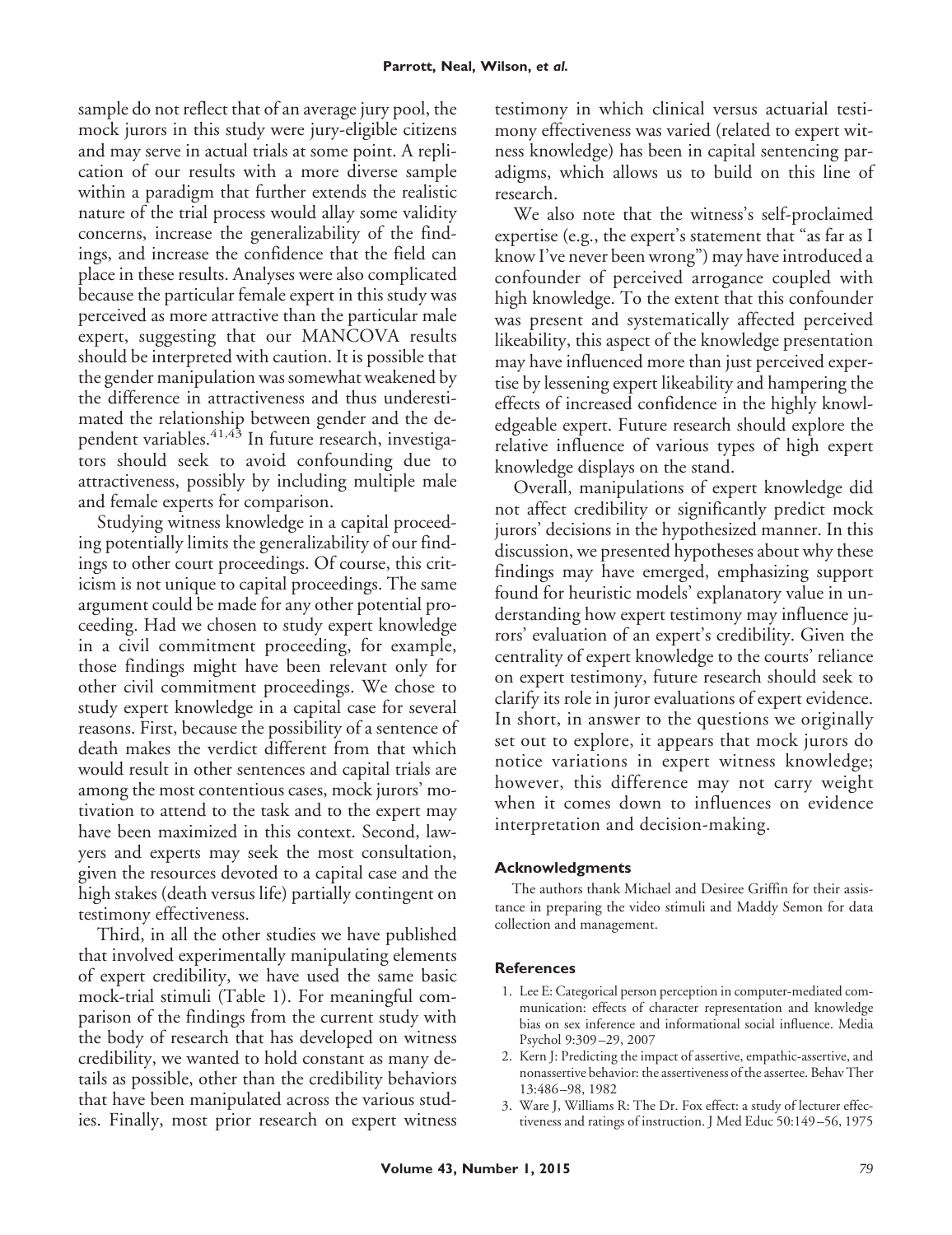- 4. Brodsky SL: Testifying in Court: Guidelines and Maxims for the Expert Witness. Washington, DC: American Psychological Association, 1991
- 5. Barsky AE, Gould JW: Clinicians in Court: A Guide to Subpoenas, Depositions, Testifying, and Everything Else You Need to Know. New York: The Guilford Press, 2002
- 6. U.S.C.S. Fed Rules Evid. R 702, (2011), Federal Rules Of Evidence, Article VII. Opinions and Expert Testimony, Rule 702. Testimony By Experts
- 7. Brodsky SL, Griffin MP, Cramer RJ: The Witness Credibility Scale: an outcome measure for expert witness research. Behav Sci & L 28:892–907, 2010
- 8. Higgins ET, Scholer AA: When is personality revealed? A motivated cognition approach, in Handbook of Personality: Theory and Research (ed 3). Edited by John OP, Robins RW, Pervin LA. New York: The Guilford Press, 2008
- 9. Krauss DA, Sales BD: The effects of clinical and scientific expert testimony on juror decision making in capital sentencing. Psychol Pub Pol'y & L 7:267–310, 2001
- 10. Neal TM-S, Guadagno RE, Eno CA, *et al*: Warmth and competence on the witness stand: implications for credibility of male and female expert witnesses. J Am Acad Psychiatry Law 40:488 –97, 2012
- 11. Titcomb C, Brodsky SL, Nagle J: Looking beyond our assumptions: how mock jurors perceive expert witness testimony in insanity defense cases. Poster presented at the 31st Conference of the American Society of Trial Consultants, New Orleans, LA, June 7–9, 2012
- 12. Cooper J, Neuhaus IM: The "hired gun" effect: assessing the effect of pay, frequency of testifying, and credentials on the perception of expert testimony. Law & Hum Behav 24,149 –71, 2000
- 13. Levett LM, Kovera MB: Psychological mediators of the effects of opposing expert testimony on juror decisions. Psychol Pub Pol'y & L 15:124 – 48, 2009
- 14. Bornstein BH: The impact of different types of scientific testimony on mock jurors' liability verdicts. Psychol Crime & L 10: 429 – 46, 2004
- 15. Ruva CL, Bryant JB: The impact of age, speech style, and question form on perceptions of witness credibility and trial outcome. J Appl Soc Psychol 34:1919 – 44, 2004
- 16. Williams FP, McShane MD: Psychological testimony and the decisions of prospective death-qualified jurors, in Death Penalty in America: Current Research. Edited by Bohm RM, Cincinnati, OH: American Publishing Company, 1991, pp 71– 88
- 17. Brodsky SL, Neal TMS, Cramer RJ, *et al*: Credibility in the courtroom: how likeable should an expert witness be? J Am Acad Psychiatry Law 37:525–32, 2009
- 18. Cramer RJ, DeCoster J, Harris PB, *et al*: A confidence-credibility model of expert witness persuasion: mediating effects and implications for trial consultation. Consult Psychol J Pract Res 63: 129 –17, 2011
- 19. Cramer RJ, Neal TMS, DeCoster JM, *et al*: Witness self-efficacy: development and validation of the construct. Behav Sci & L 28: 784 – 800, 2010
- 20. Cramer RJ, Neal TMS, Brodsky SL, *et al*: Self-efficacy and confidence: theoretical distinctions and implications for trial consultation. Consult Psychol J Pract Res 61:319 –34, 2009
- 21. Griffin MP, Clark J: Juror expectations concerning technology implementation in the courtroom. Crim L Bull 43:238 – 49, 2007
- 22. Neal TMS, Brodsky SL: Expert witness credibility as a function of eye contact behavior and gender. Crim Just & Behav 35:1515–26, 2008
- 23. Cramer RJ, Brodsky SL, DeCoster J: Expert witness confidence and juror personality: their impact on credibility and persuasion in the courtroom. J Am Acad Psychiatry Law 37:63–74, 2009
- 24. Champagne A, Shuman D, Whitaker E: An empirical examination of the use of expert witnesses in American courts. Jurimetrics J 31:375–92, 1991
- 25. Melton GB, Petrila J, Poythress NG, *et al*: Psychological Evaluations for the Courts: A Handbook for Mental Health Professionals and Lawyers (ed 3). New York: Guilford Press, 2007
- 26. Commons ML, Gutheil TG, Hilliard JT: On humanizing the expert witness: a proposed narrative approach to expert witness qualification. J Am Acad Psychiatry Law 38:302-4, 2010
- 27. Hurwitz SD, Miron MS, Johnson BT: Source credibility and the language of expert testimony. J Appl Soc Psychol, 22:1909 –39, 1992
- 28. Brodsky SL: The Expert Expert Witness: More Maxims and Guidelines for Testifying in Court. Washington, DC: American Psychological Association, 1999
- 29. Faust D: Are there sufficient foundations for mental health experts to testify in court? No, in Controversial Issues in Mental Health. Edited by Kirk SA, Einbinder SD. Boston: Allyn and Bacon, 1994, pp 196 –201
- 30. Garb HN: Clinical judgment, clinical training, and professional experience. Psychol Bull 105:387–96, 1989
- 31. Brodsky SL: Coping with Cross-Examination and Other Pathways to Effective Testimony. Washington, DC: American Psychological Association, 2004
- 32. Sundby SE: The jury as critic: an empirical look at how capital juries perceive expert and lay testimony. Va L Rev 83:1109-88, 1997
- 33. Kovera MB, Gresham AW, Borgida E, *et al*: Does expert psychological testimony inform or influence juror decision-making?social cognitive analysis. J Appl Psychol, 82:178 –91, 1997
- 34. Neal TMS: Women as expert witnesses: a review of the literature. Behav Sci & L 32:164 –79, 2014
- 35. Larson BA, Brodsky SL: When cross-examination offends: how men and women assess intrusive questioning of male and female expert witnesses. J Appl Soc Psychol 40:811–30, 2010
- 36. Amina M: Juror perception of experts in civil disputes: the role of race and gender. Law & Psychol Rev 22:179 –97, 1998
- 37. Witherspoon v. State of Illinois, 391 U.S. 510
- 38. Hosoda M, Stone-Romero EF, Coats G: The effects of physical attractiveness on job-related outcomes: a meta-analysis of experimental studies. Pers Psychol 56:431-62, 2003
- 39. Ritts, V, Patterson ML, Tubbs ME: Expectations, impressions, and judgments of physically attractive students: a review. Rev Educ Res 62:413–26, 1992
- 40. Tabachnick BG, Fidell LS: Using multivariate statistics (ed 5). Boston: Pearson Education, 2007
- 41. Miller GA, Chapman J P: Misunderstanding analysis of covariance. J Abnorm Psychol 110:40 – 8, 2001
- 42. Cochran WG: Analysis of covariance: its nature and uses. Biometrics 44:261– 81, 1957
- 43. Evans SH, Anastasio EJ. Misuse of analysis of covariance when treatment effect and covariate are confounded. Psychol Bull 69: 225–34, 1968
- 44. Maxwell SE, Delaney HD: Designing experiments and analyzing data: a model comparison perspective. Belmont, CA: Wadsworth, 1990
- 45. Overall JE, Woodward JA: Nonrandom assignment and the analysis of covariance. Psychol Bull 84:588 –94, 1977
- 46. Wildt AR, Ahtola OT: Analysis of Covariance. Beverly Hills, CA: Sage, 1978
- 47. Cohen J, Cohen P: Applied Multiple Regression/Correlation Analysis for the Behavioral Sciences (ed 2). Hillsdale, NJ: Erlbaum, 1983